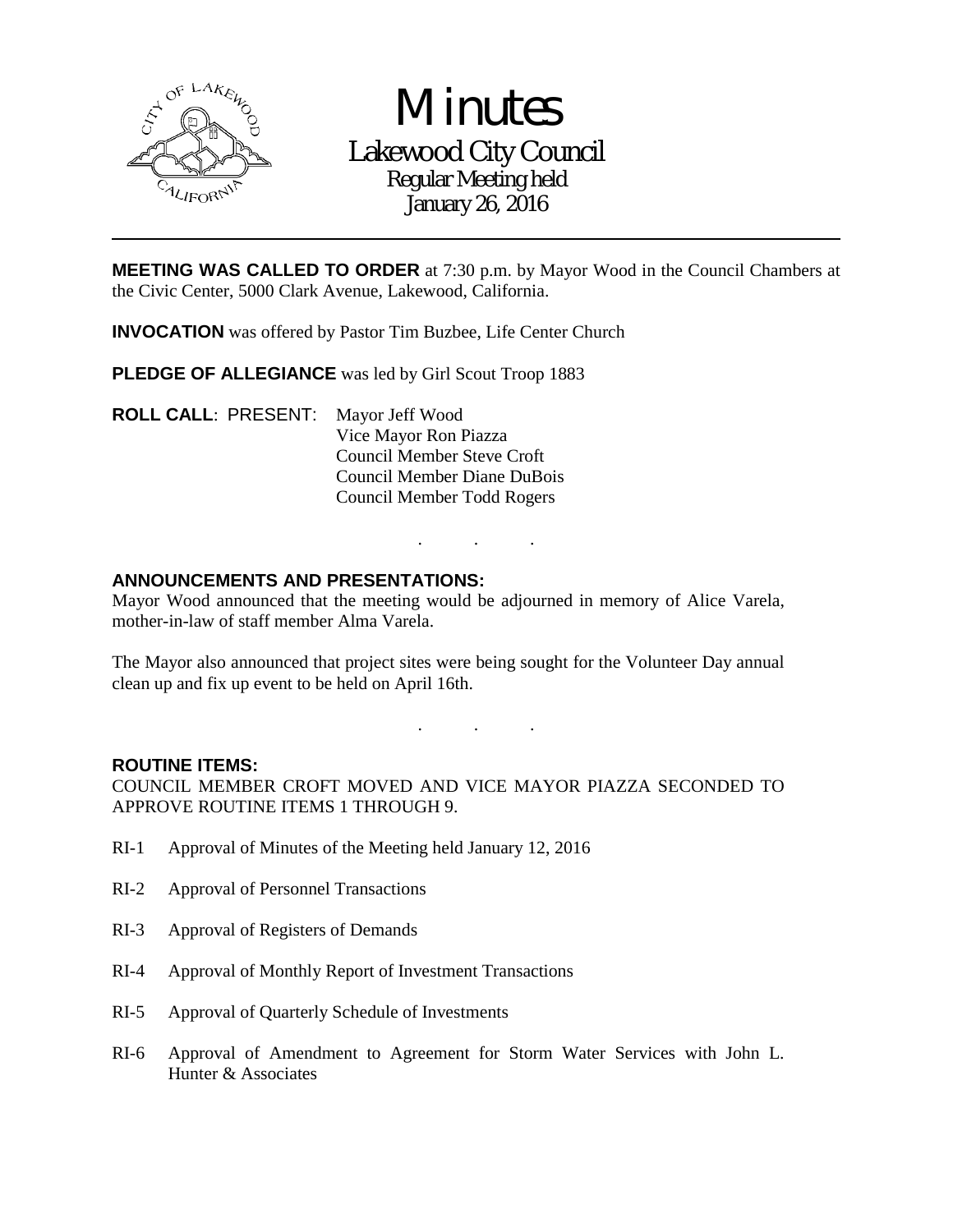#### **ROUTINE ITEMS:** - Continued

- RI-7 Acceptance of Notice of Completion for Public Works Project No. 14-03, Watermain Replacement 2014, T.A. Rivard, Incorporated
- RI-8 RESOLUTION NO. 2016-1; A RESOLUTION OF THE CITY COUNCIL OF THE CITY OF LAKEWOOD RESCINDING RESOLUTION NO. 80-90, SECTION 3 OF RESOLUTION NO. 89-104, RESOLUTION NO. 97-13, AND SECTION 2 OF RESOLUTION NO. 98-30 WITHIN THE CITY OF LAKEWOOD

 RESOLUTION NO. 2016-2; A RESOLUTION OF THE CITY COUNCIL OF THE CITY OF LAKEWOOD ESTABLISHING A 3 MINUTE PASSENGER LOADING AND UNLOADING ZONE ON THE WEST SIDE OF JOSIE AVENUE BETWEEN TURNERGROVE DRIVE AND ARBOR ROAD WITHIN THE CITY OF LAKEWOOD

 RESOLUTION NO. 2016-3; A RESOLUTION OF THE CITY COUNCIL OF THE CITY OF LAKEWOOD ESTABLISHING A NO PARKING ZONE ON THE WEST SIDE OF GONDAR AVENUE BETWEEN CENTRALIA STREET AND HENRILEE STREET WITHIN THE CITY OF LAKEWOOD

 RESOLUTION NO. 2016-4; A RESOLUTION OF THE CITY COUNCIL OF THE CITY OF LAKEWOOD ESTABLISHING A 3 MINUTE PASSENGER LOADING AND UNLOADING ZONE ON THE NORTH SIDE OF BOMBERRY AVENUE BETWEEN THE EAST PARAMOUNT BOULEVARD SERVICE ROAD AND OBISPO AVENUE WITHIN THE CITY OF LAKEWOOD

 RESOLUTION NO. 2016-5; A RESOLUTION OF THE CITY COUNCIL OF THE CITY OF LAKEWOOD ESTABLISHING A 20 MINUTE LIMITED PARKING ZONE ON THE NORTH SIDE OF BOMBERRY AVENUE BETWEEN PARAMOUNT BOULEVARD EAST SERVICE ROAD AND OBISPO AVENUE WITHIN THE CITY OF LAKEWOOD

 RESOLUTION NO. 2016-6; A RESOLUTION OF THE CITY COUNCIL OF THE CITY OF LAKEWOOD ESTABLISHING A BUS LOADING ONLY ZONE ON THE SOUTH SIDE OF GREENTOP STREET BETWEEN THE PARAMOUNT BOULEVARD EAST SERVICE ROAD AND OBISPO AVENUE WITHIN THE CITY OF LAKEWOOD

 RESOLUTION NO. 2016-7; A RESOLUTION OF THE CITY COUNCIL OF THE CITY OF LAKEWOOD ESTABLISHING A NO PARKING ZONE ON THE SOUTH SIDE OF GREENTOP STREET BETWEEN THE PARAMOUNT BOULEVARD EAST SERVICE ROAD AND OBISPO AVENUE WITHIN THE CITY OF LAKEWOOD

RI-9 Public Awareness Campaign: Homeowner's Tax Exemption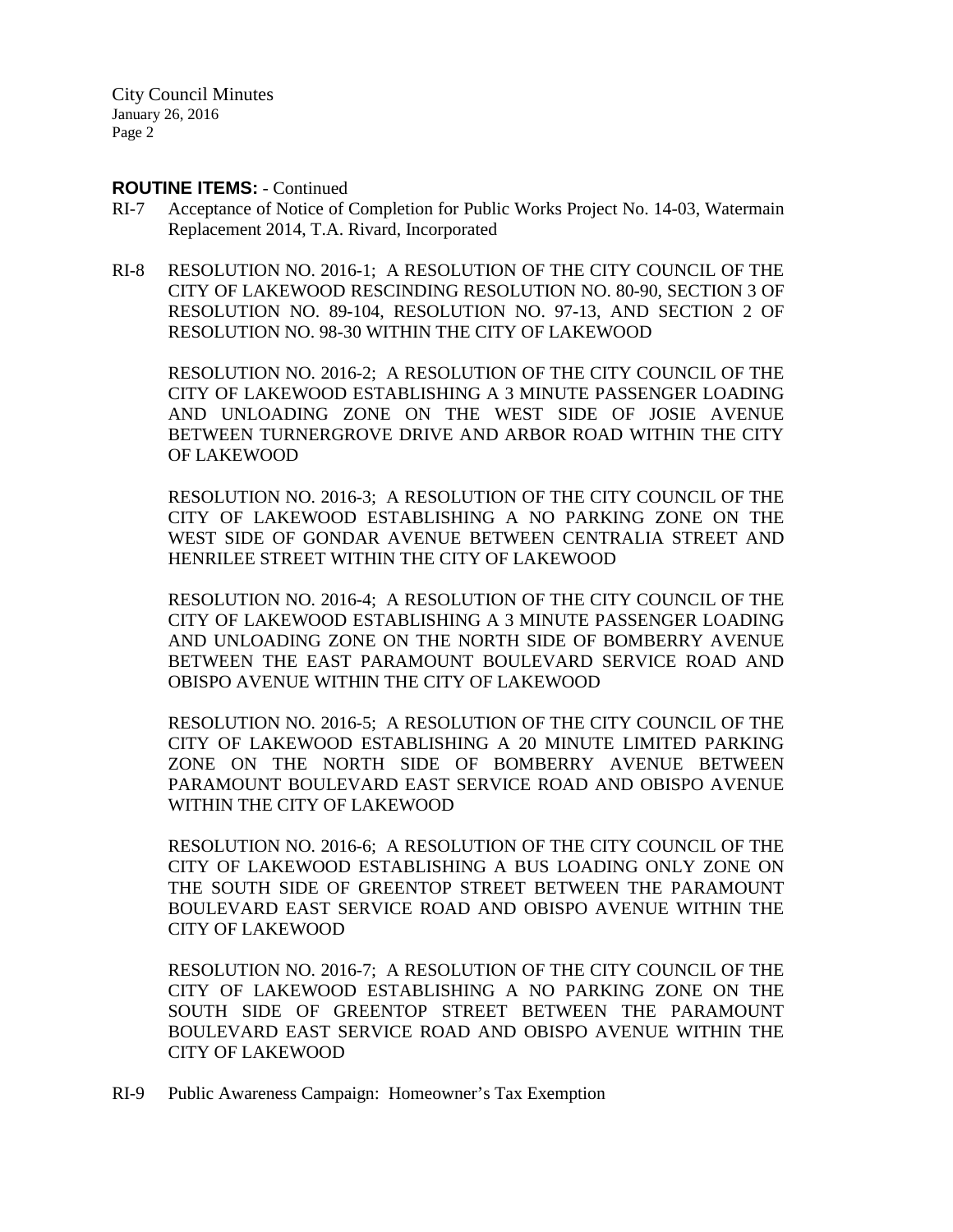**ROUTINE ITEMS:** - Continued UPON ROLL CALL VOTE, THE MOTION WAS APPROVED:

AYES: COUNCIL MEMBERS: DuBois, Rogers, Piazza, Croft and Wood NAYS: COUNCIL MEMBERS: None

# **2.1 • SECOND READING AND ADOPTION OF ORDINANCE NO. 2016-1; AMENDING SPECIFIC PLAN NO. 2011-2 FOR 500 LAKEWOOD CENTER AND 4301 CANDLEWOOD STREET THROUGH 5021 CANDLEWOOD STREET**

. . .

Steve Skolnik, City Attorney, advised that the proposed ordinance had been introduced at the previous City Council meeting and was presented for second reading and adoption at this time. He noted that a minor typographical error had been corrected on the ordinance.

ORDINANCE NO. 2016-1; AN ORDINANCE OF THE CITY COUNCIL OF THE CITY OF LAKEWOOD AMENDING AND RETITLING THE LAKEWOOD CENTER SIGN PROGRAM SPECIFIC PLAN (2011-2) TO BE THE LAKEWOOD CENTER SPECIFIC PLAN AND TO ALLOW TEMPORARY OUTDOOR ACTIVITIES

COUNCIL MEMBER CROFT MOVED AND VICE MAYOR PIAZZA SECONDED TO ADOPT ORDINANCE NO. 2016-1. UPON ROLL CALL VOTE, THE MOTION WAS APPROVED:

. . .

AYES: COUNCIL MEMBERS: DuBois, Piazza and Croft NAYS: COUNCIL MEMBERS: Rogers and Wood

#### **3.1 • ANNUAL REVIEW OF CITY INVESTMENT POLICY**

The Director of Administrative Services displayed slides and presented a report based on the memo in the agenda. She stated the City's Investment Policy was based upon the priorities of safety, liquidity and yield and had last been updated in 2015. She reported that Lakewood's portfolio included deposits in the Local Agency Investment Fund as well as investments in bonds, notes, certificates of deposits and commercial paper which had gained greater total return than the benchmark under the management of Public Financial Management (PFM). It was the recommendation of staff that the City Council approve the Investment Policy and continue the investment management services of PFM.

Vice Mayor Piazza stated it was important to note that regardless of the challenging financial forecasts for the year, City monies were well-managed and safely invested.

COUNCIL MEMBER ROGERS MOVED AND COUNCIL MEMBER DUBOIS SECONDED TO APPROVE THE INVESTMENT POLICY AND CONTINUE THE INVESTMENT MANAGEMENT SERVICES OF PFM.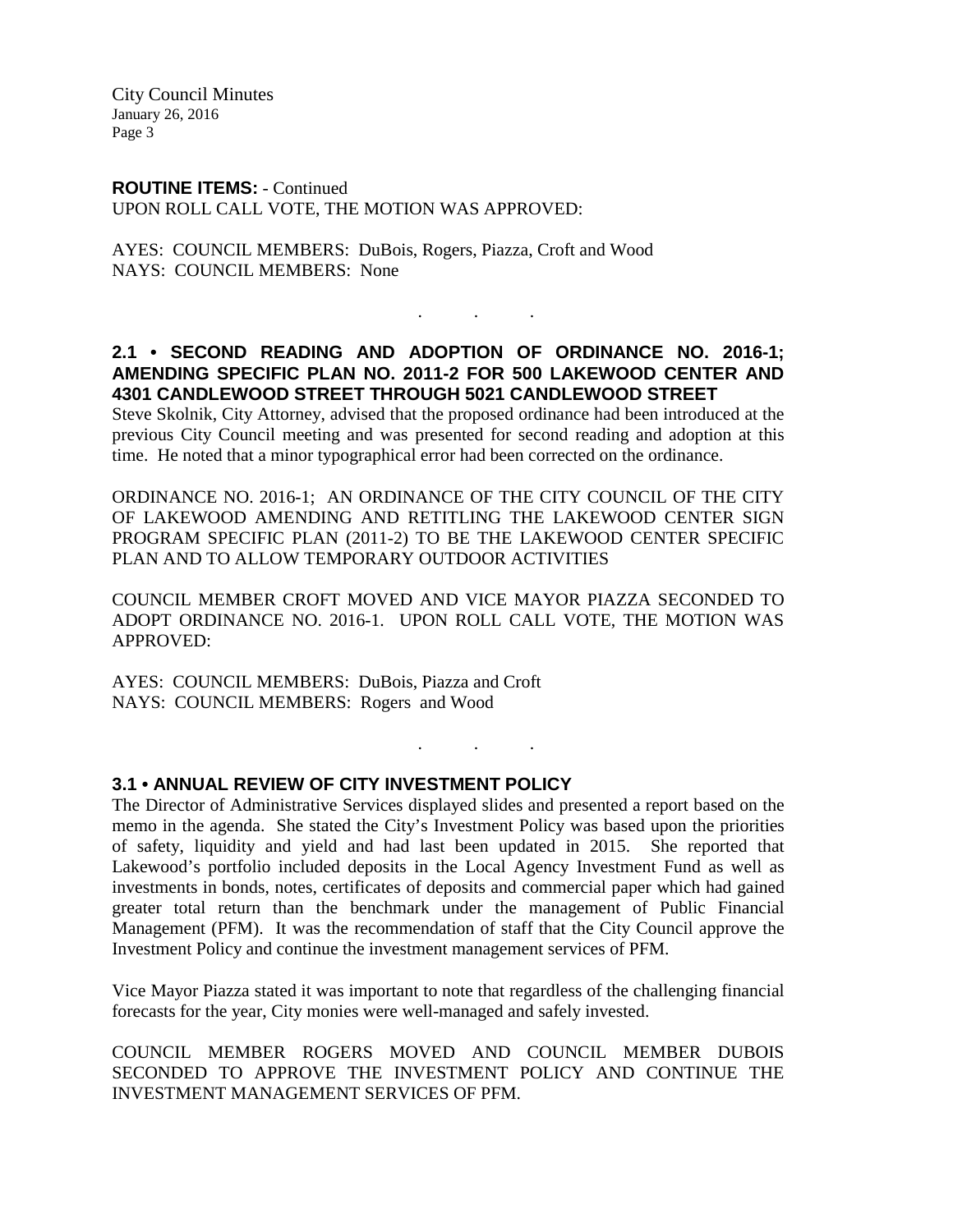**3.1 • ANNUAL REVIEW OF CITY INVESTMENT POLICY** - Continued UPON ROLL CALL VOTE, THE MOTION WAS APPROVED:

AYES: COUNCIL MEMBERS: DuBois, Rogers, Piazza, Croft and Wood NAYS: COUNCIL MEMBERS: None

### **3.2 • 2016 LAKEWOOD YOUTH HALL OF FAME**

Recreation and Community Services Director Lisa Litzinger displayed slides and made a presentation based on the report in the agenda. She stated that Lakewood's 35th annual Youth Hall of Fame event, which would be held on February 29th, recognized the achievements of athletes from area high schools and colleges as reviewed and selected by the Board of Electors. She reported that the 2015 Athlete of the Year was Savannah DeMelo, a soccer standout from Saint Joseph High School with hopes of participating in the Olympics for the United States in Rio de Janeiro this year.

. . .

MAYOR WOOD STATED THAT THERE BEING NO OBJECTION, THE ITEM WAS ORDERED RECEIVED AND FILED.

. . .

**SUCCESSOR AGENCY ACTIONS** 

1. Approval of Registers of Demands

COUNCIL MEMBER CROFT MOVED AND VICE MAYOR PIAZZA SECONDED TO APPROVE THE REGISTERS OF DEMANDS. UPON ROLL CALL VOTE, THE MOTION WAS APPROVED:

AYES: COUNCIL MEMBERS: DuBois, Rogers, Piazza, Croft and Wood NAYS: COUNCIL MEMBERS: None

2. Approval of Recognized Obligation Payment Schedule for July 1, 2016 Through June 30, 2017 – ROPS 16-17

. . .

Diane Perkin, Director of Administrative Services, responded to Council Member Rogers' inquiry by stating that the ROPS would now be submitted to the County on an annual basis and that staff had been working through some of the issues with the Department of Finance.

COUNCIL MEMBER DUBOIS MOVED AND VICE MAYOR PIAZZA SECONDED TO APPROVE THE RECOGNIZED OBLIGATIONS PAYMENT SCHEDULE FOR JULY 1, 2016 THROUGH JUNE 30, 2017 – ROPS 16-17. UPON ROLL CALL VOTE, THE MOTION WAS APPROVED:

AYES: COUNCIL MEMBERS: DuBois, Rogers, Piazza, Croft and Wood NAYS: COUNCIL MEMBERS: None